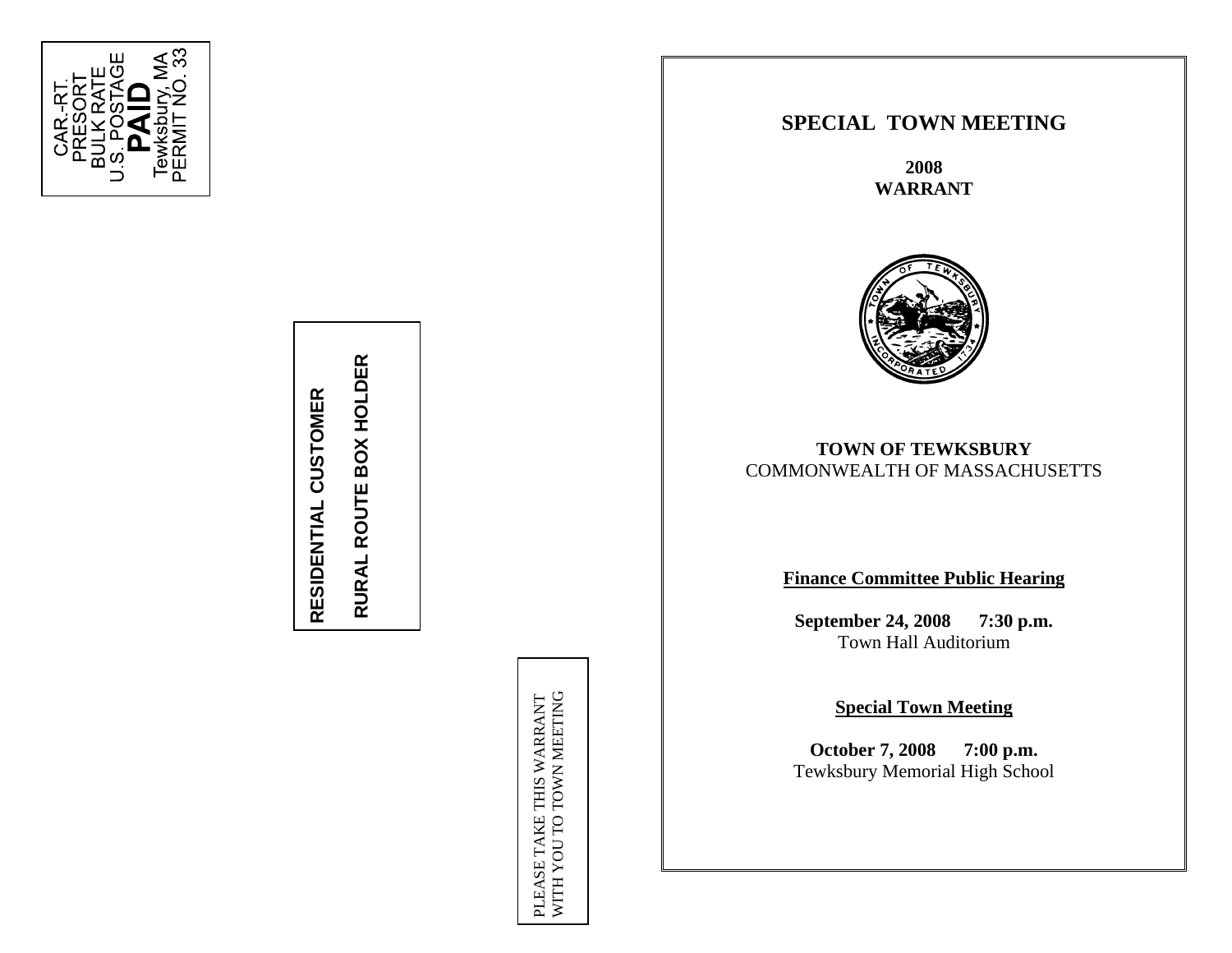#### **TOWN MEETING GUIDELINES**

- \*\* Voters and Visitors shall have their identification ribbons conspicuously displayed.
- \*\* Visitors shall sit in the designated VISITORS SECTION unless they are assigned to a designated area.
- \*\* Standing at the doors or in the aisles inside the gymnasium or auditorium is prohibited.
- \*\* No one shall enter the gymnasium or auditorium while voting is in progress.
- \*\* Everyone shall be at a seat so as to allow the vote to be counted without hindrance.
- \*\* Collecting signatures upon petitions or nomination papers is prohibited in the building where the Town Meeting is being held.
- \*\* Food and beverages are not allowed in the gymnasium or auditorium as per order of the School Committee.
- \*\* Smoking is not allowed in the School Building or on School Property.
- \*\* To prevent active interference with the conduct of the Town Meeting, any person taping, video taping or using any other means of sonic reproduction is assigned to the designated Press Table or the side aisle perimeters of the gymnasium or auditorium.

**This meeting is being held at a site which is physically accessible to persons with disabilities. For further information please call 978-640- 4355. CART services need to be requested as early as possible, as CART providers often fill their schedule 2-3 months in advance. Other reasonable accommodations for disability related needs will be provided upon request.** 

#### NOTES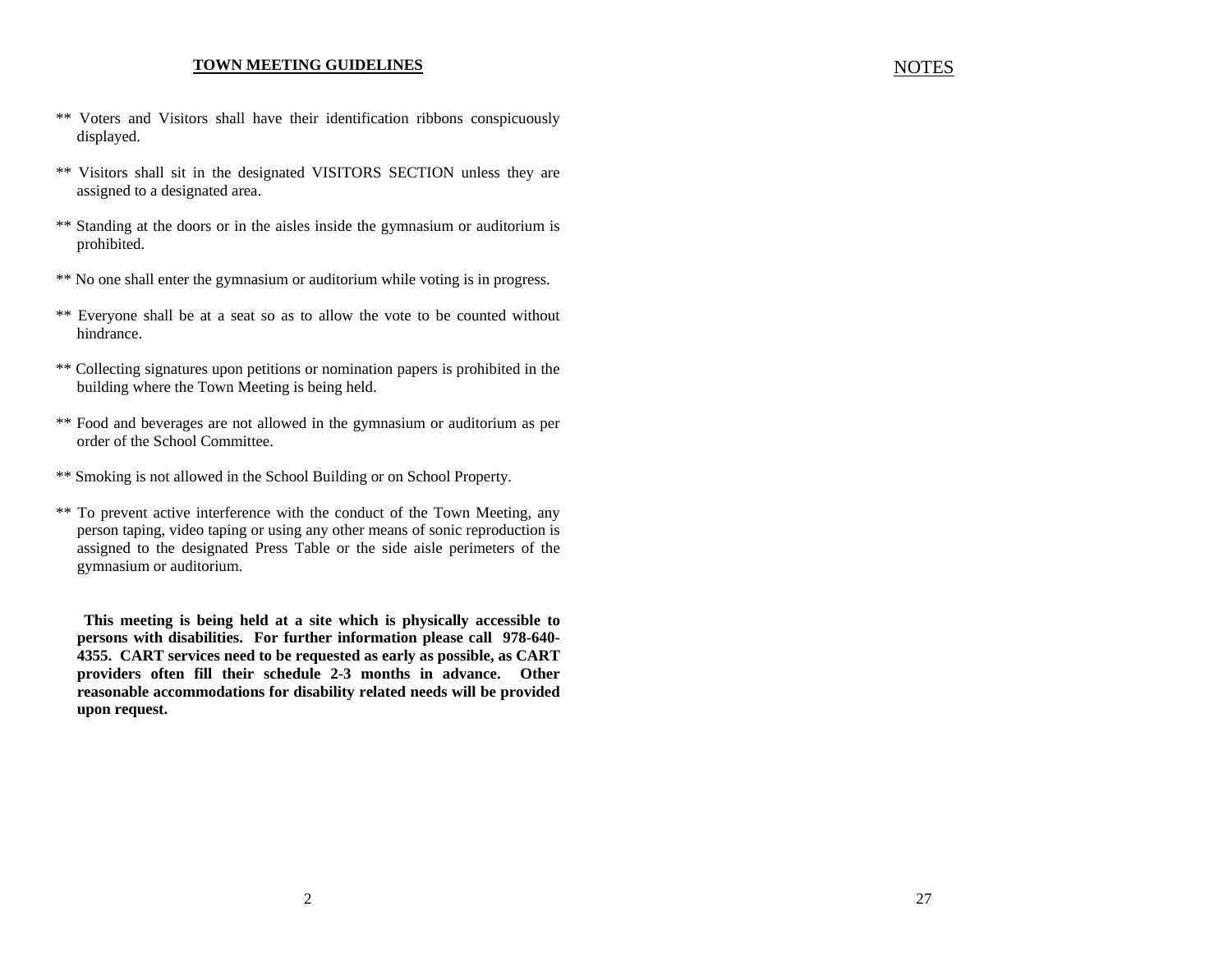# NOTES

#### Middlesex, ss.

To any of the Constables of the Town of Tewksbury, in said County:

In the name of the Commonwealth of Massachusetts you are hereby directed to notify and warn the inhabitants of the Town of Tewksbury, qualified to vote in Town affairs, to meet and assemble at Tewksbury Memorial High School, 320 Pleasant Street, in said Tewksbury on Tuesday, October 7, 2008, at 7:00 p.m. to act on the following articles:

#### **ARTICLE 1**

#### **Tewksbury's Agricultural Regulations for Keeping Swine**

#### **Preamble**

Whereas, within the Town of Tewksbury a Swine Operation expanded ,building a 10,000 square foot barn with a 500,000 gallon capacity waste tank below. The nearest residence located a mere five hundred ninety feet (590') from the waste tank.

Whereas, the increase in the number of swine, produced excessive odor for neighboring residents and two abutting towns, Wilmington and Andover. Air quality concerns neighboring residents due to airborne fecal matter and gasses from swine waste, which occurs during the storage, composting and spraying of crop fields.

Whereas, Tewksbury is currently home to three piggeries or swine operations, each with the potential to expand and increase the number of swine without regard to the abutters, without local control and without a public process for the citizens.

Whereas, examination of Agriculture Industry Standards for keeping swine and State Laws for air quality, environmental and pollution standards for keeping swine, revealed a lack of protections for communities and a lack of due process if a problem occurs.

 Whereas, when an Agricultural operation keeping swine expands in a suburb, twenty (20) miles north of Boston, Massachusetts, it is reasonable to expect the operation should co-exist with its abutters and close neighbors. The 2000 town census shows, 28,851 people, 9964 households and 7,692 families residing in the town. The population density was 1,392.3 people per square mile and a total land area of 20.7 square miles.

Whereas, the requirements and standards described in this document are for the express benefit of the people of the community, in consideration of public health and successful agricultural uses of land. The requirements shall provide the Local Health Department, Board of Health and town officials more discretion and enforcement over the safety and wellbeing of the community.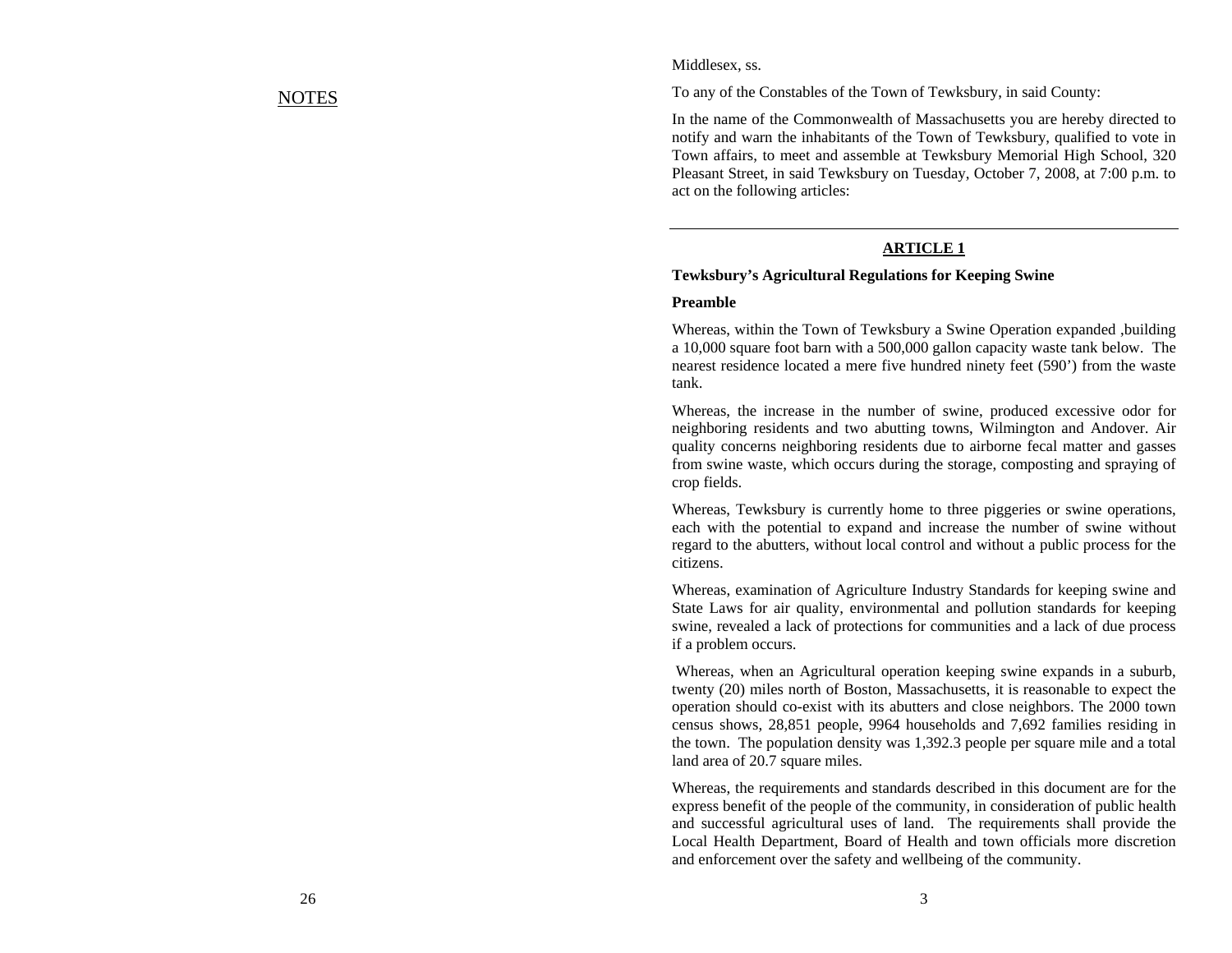Whereas, the citizens of Tewksbury acknowledge the benefits and necessity of raising animals for our countries' food, we also acknowledge the need to protect the air we breathe, the environment and the property we call "home". Home is where we raise our children, celebrate family events, and relax from the stresses of work and the world at large. Requiring standards and regulations for Swine Operation facilities does not have to be mutually exclusive.

Whereas, the Agricultural Industry does not regulate themselves for all size swine operations and Massachusetts State Law does not protect basic rights of abutters of Swine Operations, specifically, a resident's right to breathe clean air, use and enjoy their property and the right to protect the value of that property. In the absence of standards and laws, the State is placing greater significance on a business's profits than a citizen's basic property rights!

Therefore, we the citizens of Tewksbury exercise our right to define standards for keeping swine within our community.

The standards for keeping swine within the Town of Tewksbury shall;

- 1) Provide equal protection under the law, by allowing residents basic rights to protect the health and wellbeing of their families, the neighborhoods and the community.
- 2) Empower the Board of Health by establishing a higher threshold for public safety and welfare, including odor nuisance.
- 3) Provide basic standards for and require enforcement of conservation concerns and environmental laws related to agricultural operations keeping swine.

#### **Section 1 Definitions**

- a. Agricultural Operation throughout this document will refer to the operation of keeping swine.
- b. Approving Authority shall be the Tewksbury Board of Health or its designated representative.
- c. Abutters shall be any land owner or lessee whose property is  $\frac{1}{2}$  mile of the applicant's swine operation.
- d. Environmental Assessment An inspection by the town's conservation administrator where the entire agricultural operation (land owned and leased) is physically inspected and environmental concerns or pollution is documented. Upon remedy of the concerns and/or violations, will certifying there is no illegally dumped manure on the property, no runoff exits into wetlands and that the operation will not contaminate the environment.
- e. Manure Management Plan (MMP) is a plan written by a certified industry professional, recommending the handling of swine manure. It shall addressing clearing, composting, storage (including location in



Beginning September 1, 2008, the Town of Tewksbury will begin recycling enforcement. The goal is to increase recycling tonnage that is collected in Tewksbury's municipal curbside recycling programs and save funds which can be used by the School Department later in the fiscal year. This will be accomplished through an education and enforcement program to insure that residents are separating recyclables from trash to the fullest extent possible, and placing them curbside for collection. This will be accomplished by the Town's Mandatory Recycling Enforcement Coordinator who is shared with Billerica and Chelmsford where this has already started. The funds for the Coordinator were received through a grant from the Department of Environmental Protection. The main focus will be to make sure that cardboard is prepared properly (flattened and no more than 2 ft. x 3 ft) for pick up. The Recycling Enforcement Coordinator will also be checking to see that recyclables are being placed curbside for pick up and are prepared properly. This includes all glass, metal and plastic items as well as paper. If an item is placed curbside and is not properly prepared for pick up, the item will be left behind and a sticker will be placed on it indicating the problem. The recycling calendar, which can be found on the town's website [www.tewksbury.info](http://www.tewksbury.info/) under Recycle Committee, explains how most items need to be prepared to be placed curbside; however, if there is a question you can call Allied Waste 1-800-442-9006 Customer Service or you can call the Town Manager's Office 978-640-4300.

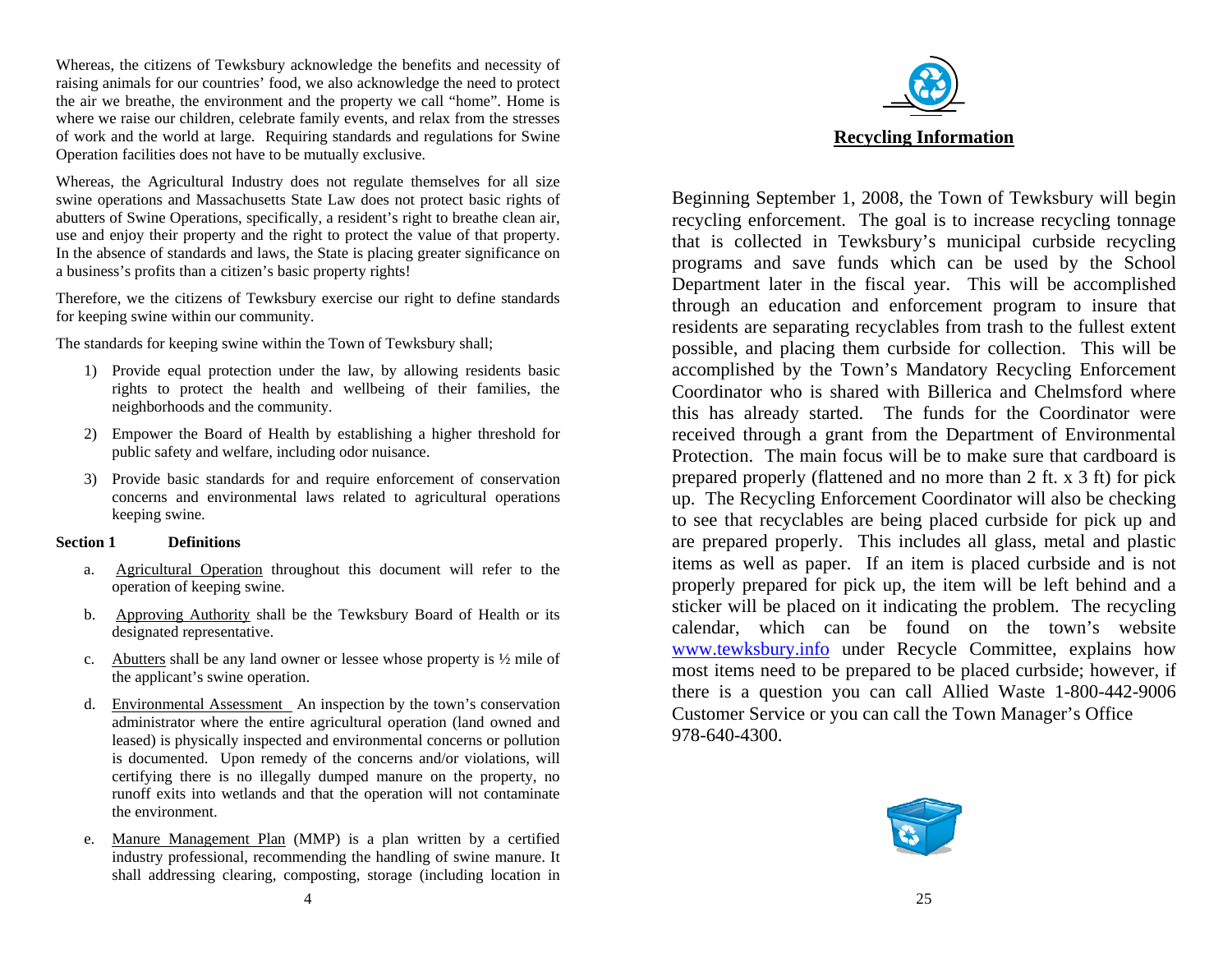An Article in the Warrant states a question for the Town Meeting voters to answer. Separate issues are described in the Town Meeting Articles so that all voters are warned of potential action to be taken. The scope or intent of each Article set the bounds of

Customarily the Finance Committee Chairman makes the first or Main Motion or if the Article relates to the Zoning By-Law the Planning Board Chairman will make the first or Main Motion. The sponsor or Petitioner of an article also may make the first or Main Motion.

The Motion is then open for discussion by the assembly.

Motions to Amend the Main Motion, which is within the scope or intent of the Article, may be made on the Town Meeting floor. h. Non-Impervious Land is land in which precipitation is allowed to

Ordinarily motions require a majority vote of the voters present and voting for an Article to pass. Certain motions require a 2/3, 4/5 or a 9/10 vote to pass because of the provisions of the Town By-Laws or Massachusetts General Laws. The Moderator will announce the voting requirement before each vote requiring more than a majority vote.

#### **Motions For Indefinite Postponement of an Article:**

 A motion to Indefinitely Postpone an Article is equivalent to a motion to take no action on the Article. If the Motion to Indefinitely Postpone the Article is Adopted; the Article is defeated.

#### **Reconsideration of an Article:**

 No vote on a prior Article shall be Reconsidered except to correct a procedural defect, scriveners error or an oversight. Reconsideration for the above exceptions requires a majority vote.

#### **Move the Question:**

 The voters have heard all the discussion that they wish to hear on the pending Article and prefer to vote at once. **Section 2 Permit Application for Keeping Swine** 

The Moderator shall allow those presently standing, at the time of the motion, the

#### **Rules to Govern Speakers:**

 No voter shall speak twice on any one subject, if any other voter who has not spoken already and is standing to be recognized by the moderator. No voter shall speak for more than five minutes at one time, except by vote of permission of the assembly.

**Motions, Motions to Amend, and Votes Required:** relation to wells and waterways), utilization and removal of swine manure. Such a plan shall represent the most up-to-date best management industry practices and the most stringent industry guidelines.

- action that may be taken.<br>
action that may be taken.<br>  $\frac{1}{2}$  Neighborhoods shall be any land owner or lessee whose property is<br>
within one (1) mile of the applicants operation.
	- g. Nutrient Management Plan a plan written by a certified industry professional, who test the soil makes recommendations based on soil test results and type of crops to be planted to ensure a balanced soil composition, based on the most up-to-date Best Management Practices and the most stringent recommendations and guidelines.
	- directly fall and penetrate into the soil, excluding any buildings, paved driveway, shelters, or other barriers preventing the free flow of precipitation into the ground.
	- i. Pest Control Plan A plan written to describe the type of pests which are experienced on this operation and the action recommended, including products to be used, based on the most up-to-date Best Management Industry Practices and the most stringent recommendations and guidelines.
	- j. Swine Permit the permit granted by the Approving Authority to keep swine within the Town of Tewksbury, valid for twelve (12) months from date of issue
	- k. Swine are any pigs not including pot-bellied pigs kept as household pets. For the purpose of licensing swine, juvenile swine not yet weaned, residing on the property with their maternal parent will not count as additional swine and will not require an additional or amended permit, until they are weaned.

The Moderator shall allow those presently standing, at the time of the motion, the<br>opportunity to be heard and then he or she will take the vote to Move the Question.<br>regulations, for all size swine operations, and State L citizens of the Town of Tewksbury shall define the following standards for the permit process for keeping swine.

> An agricultural operation shall apply, annually, to the Approving Authority, for a permit to keep swine.

> The Approving Authority and local Health Department shall be responsible for agricultural operations to obtain permits at least every twelve months.

> The following information shall be required and shall accompany the permit application;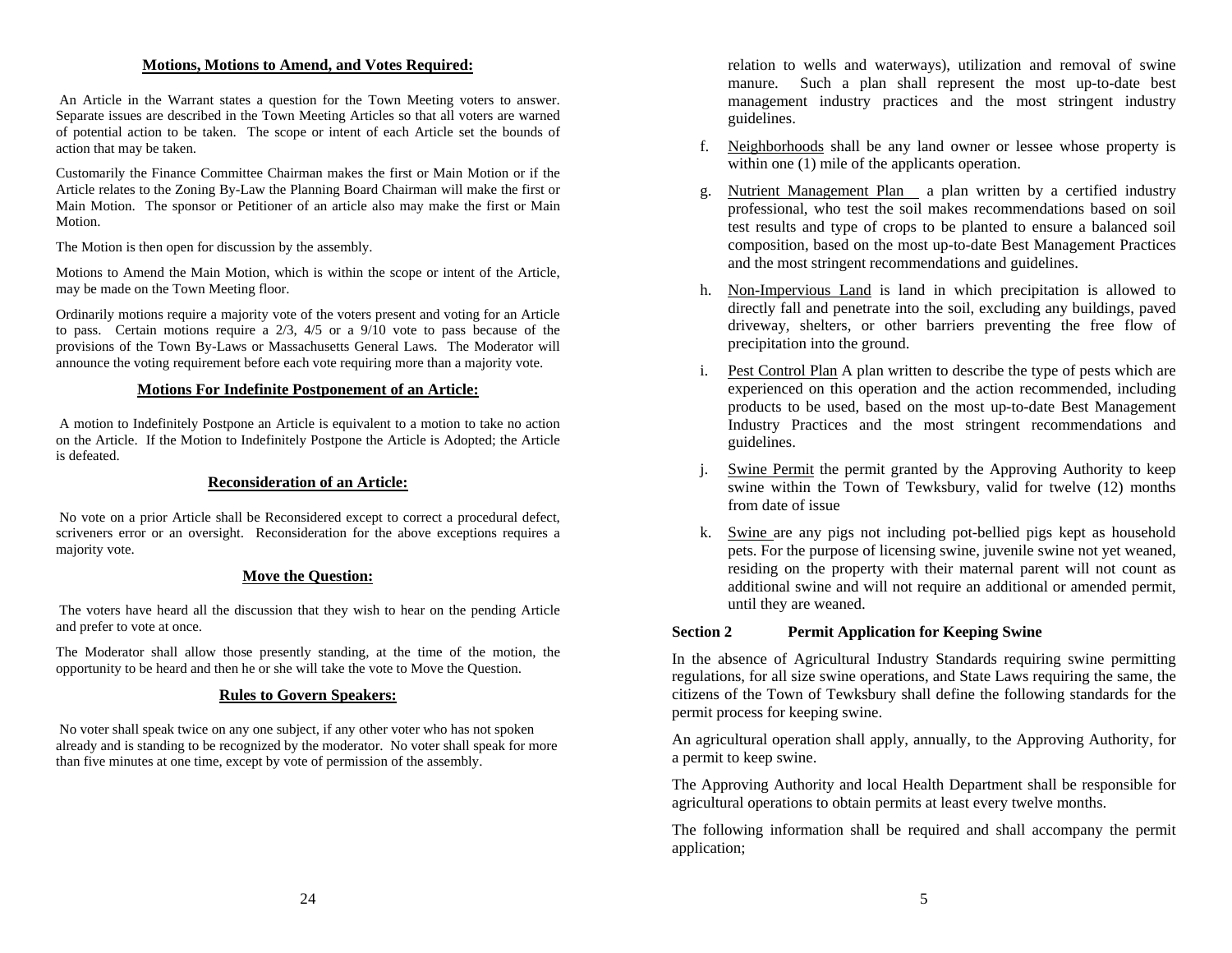- 1) Application form, completed and showing number of swine to be kept. **GLOSSARY OF TERMS**
- 2) A "Manure Management Plan" (see section 1, "Definition") **Town Meeting**:
- 3) A "Nutrient Management Plan", ( see section 1, "Definition")
- 4) A "Pest Control Plan", (see section 1, "Definition")
- 
- 6) Verification that all abutters have been notified by certified mail of the applicants intent, not more than thirty (30) days but no less than fourteen (14) days in advance of the hearing before the Approving Authority. **Warrant**:
- 7) A certified plot plan of the entire farming operation, in its entirety, including areas which may be located in an abutting town(s). The plan and the following information will be drawn to scale and will become part of a legal document: **Article(s): Article(s): Article(s): Article(s): A** 
	- The plot plan shall reflect the location of all buildings and
	- The plot plan shall reflect the location and size of the area(s) the manure is located for composting, location of spreading area (cropland) or storage area. including areas which may be located in an abutting town(s).
	- • The plot plan shall reflect the location of all streams, ponds and/or wetlands or waterways, including flood zones ,located on the entire property, including areas which may be located in an abutting town(s).
	- A clear designation and description of the nearest boundaries or areas covered by Tewksbury's Ground Water Protection Bylaw.
- 8) Permits for keeping swine, if issued, shall be issued to the owner of the property for a specific number of swine and cannot be transferred or assigned without a new hearing.
- 9) Permits are valid for twelve (12) months, from the date of issue, after<br>Woderator, and identify him or herself when recognized by name and address.<br>Moderator, and identify him or herself when recognized by name and addr

#### **Section 3 Action by Approving Authority on "Permit Application for Keeping Swine"**

1) Upon receipt of the completed application, the Approving Authority shall hold a Public Hearing within 45 days. During which time, the Approving Authority shall:

A duly called meeting in which all Town of Tewksbury registered voters are eligible to participate to act upon fiscal issues, zoning changes, by-law amendments, and other matters affecting the Town. Each voter has one vote in the decision making process.

5) An "Environmental Assessment", (see section 1, "Definition") The Annual Town Meeting is held each May to decide issues for the fiscal year starting July first. Special Town Meeting(s) may be called at other times, to address issues that cannot wait for the next Annual Town Meeting, a Special Town Meeting is called by the Board of Selectmen; or by a petition of 200 registered voters.

Public notice of business to be considered at the Town Meeting. It is publicly posted in each Precinct throughout the Town. The Warrant is mailed to each dwelling in the Town in which a registered voter resides and describes all of the Articles which will be acted upon at the Town Meeting.

Individual subjects are described in the articles so that all voters are warned of potential<br>structures of the entire farm and their purpose.<br>action to be taken. The scope of each article sets the bounds of action that may Articles are submitted by the Town Departments or by voter petitions. Articles submitted by voter petitions require ten (10) or more registered voters signatures for insertion in the Annual Town Meeting Warrant, and one hundred (100) or more registered voters signatures for insertion in a Special Town Meeting Warrant.

#### **General Information:**

The Moderator presides at the Town Meeting and is responsible for the ruling on procedural matters, overseeing an orderly debate, announcing the result of all votes and preserving decorum.

The proceedings are governed by Town Meeting Time, a handbook of parliamentary law prepared under the auspices of the Massachusetts Moderators Association. This guide may be simpler and easier to understand than the more widely known and consulted Robert's Rules of Order. Copies are available for reference at the Town Clerk's Office, Board of Selectmen's Office and the Tewksbury Public Library.

Registered voters are entitled to attend, address and vote at the Meeting. Visitors may attend the meeting and shall sit in the "reserved for visitors" section.

A voter desiring to speak should approach the microphone, await recognition by the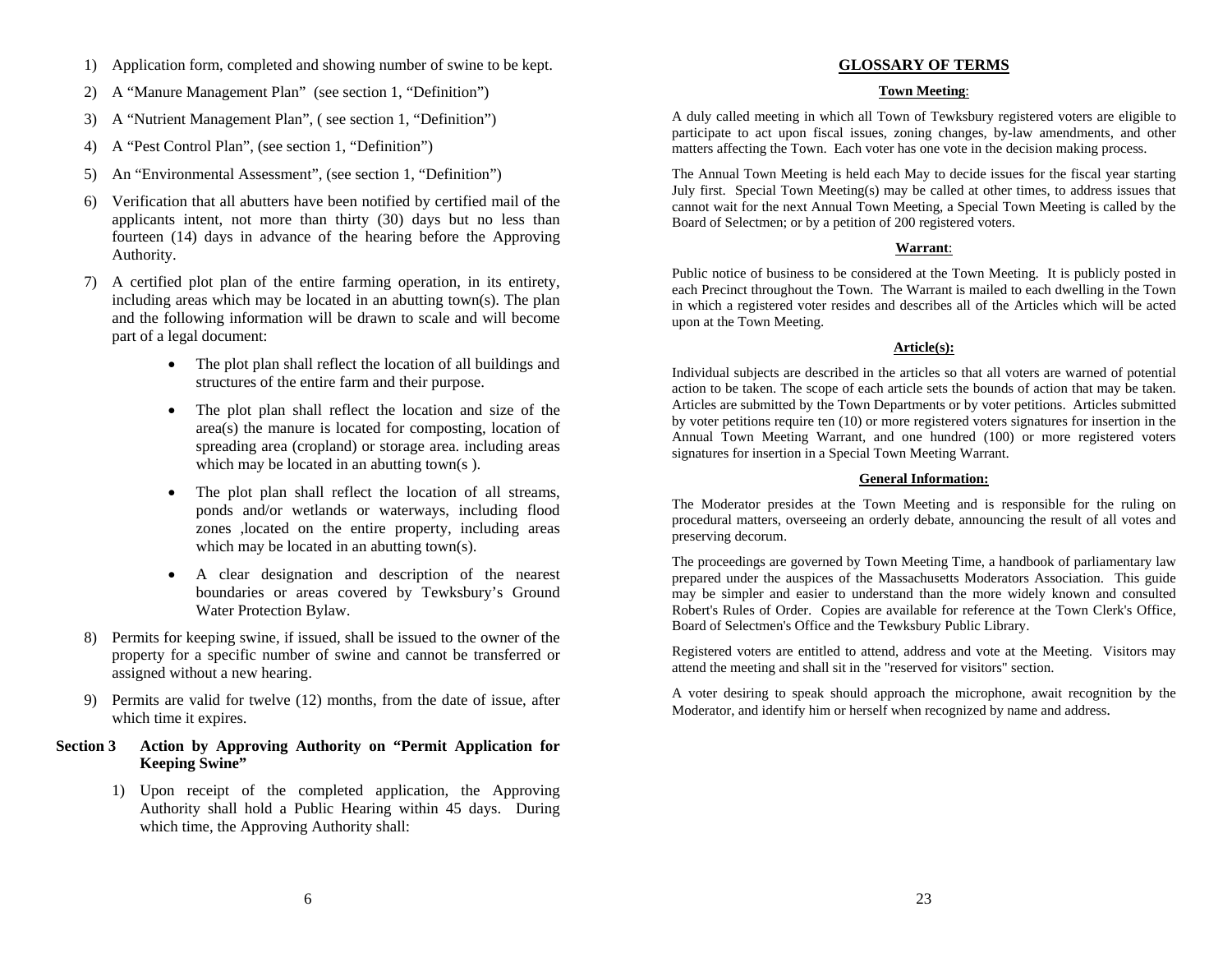And you are directed to serve the within Warrant by posting up true and attested copies thereof upon the Town Hall and in each precinct, seven (7) days at least before the time of holding said meeting; also, leaving at least 500 copies at the Town Hall or at such convenient places as the Selectmen shall think proper in said Town of Tewksbury.

HEREOF, FAIL NOT, AND MAKE DUE RETURNS OF THIS WARRANT, with your doings thereon, to the Town Clerk at the time and place of meeting aforesaid.

Given under our hands this nineteenth day of August in the Year of Our Lord, Two Thousand and Eight.

# **BOARD OF SELECTMEN**

David H. Gay, Vice Chairman

Douglas W. Sears, Esq., Clerk

Jerome E. Selissen

Anne Marie Stronach

- a) Verify that all abutters have been or will be notified.
- b) Inspect the property, and ensure that it is in accordance with Sections 4 through 9 in this document.
- c) Review the "Permit Application for Keeping Swine" and required documents.
- d) Certify all application information and documents are complete and accurate.
- e) Review the file on this agricultural operation from previous years to insure they are in good standing. Review complaints from residents, environmental report from Conservation Administrator, and other pertinent findings.
- Todd R. Johnson, Esq., Chairman 2) The Approving Authority shall provide an opportunity for the abutters to express their concerns, ask questions, and express their support or opposition to the application. The Board of Health may require the applicant to furnish additional information to make a determination whether to grant the permit.
	- 3) The Approving Authority shall make the Applicant aware that keeping swine is a major source of pollution. The burden shall be on the applicant to establish that the granting of a permit shall not endanger the health and wellbeing of the public, including the drinking water supplies of the community.
	- 4) The Approving Authority shall act on the application for a Swine Permit and shall provide the applicant with a written decision of the outcome and any conditions imposed by the Board of Health if the permit is granted.
	- 5) The Approving Authority shall issue or deny said "Permit for Keeping Swine". If upon examination of the required documents; there would be a negative impact to the public's health and welfare, including odor nuisance concerns, then denial of said application, with findings shall also be forthcoming from the Approving Authority.

# **Section 4 Swine Housing**

In the absence of standard regulations for swine buildings, for all size operations, from the agricultural industry and State Laws requiring the same, the citizens of the Town of Tewksbury shall require agricultural operations to comply with State Code and local building regulations and a component for public input;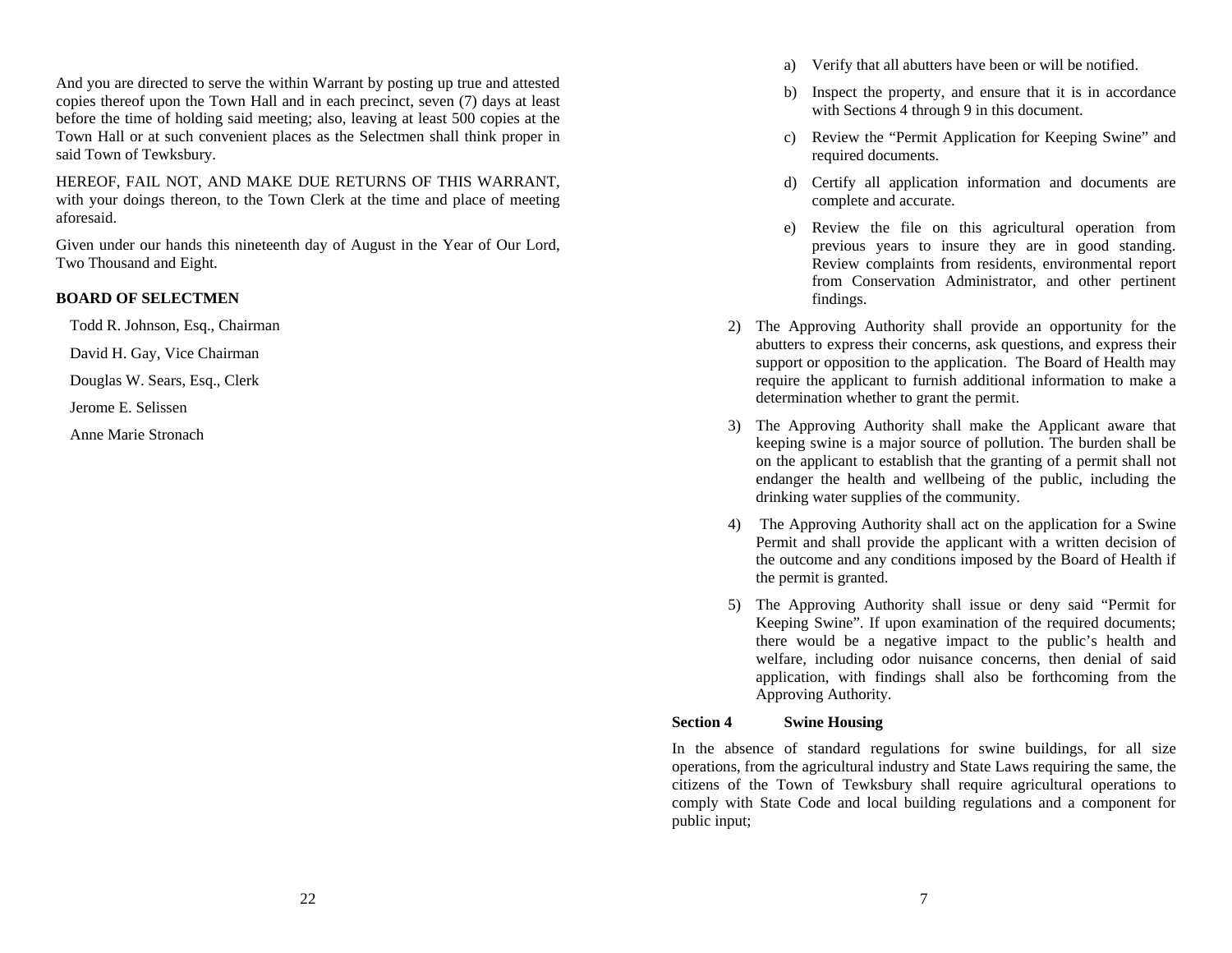- 1) Building or Renovation of swine buildings shall require a Permit application.
- 2) The Applicant shall notify abutters and a public hearing shall be conducted.
- 3) The Applicant shall submit plans to all town officials, in accordance with Town of Tewksbury bylaws. Each Town department shall provide comments to the Planning Board prior to a public hearing.
- 4) The citizens shall be given every opportunity to express their concerns during the public hearing and said concerns shall be remedied by the Planning Board.
- 5) For New construction or renovation, the decision to issue a permit, by the Planning Board, shall place the weight of the decision on the appropriateness of the building or improvements for the neighborhood and the welfare of the neighborhood.
- 6) All new construction or renovation of primary stables, pens or housing used to contain swine shall be a minimum 5000 feet from any lot line and shall be designed with the industry's most recent and most stringent requirements and recommendations for minimizing odors and environmental pollution.

#### **Section 5 Manure Management**

In the absence of standard regulations requiring a manure management plan for all size swine operations, from the Agricultural Industry and State Laws requiring the same, the citizens of the Town of Tewksbury shall require a Manure Management Plan each year, as required in the "Permit Application for Keeping Swine" (Section 2).

One hog produces four (4) pounds of waste per day on average<sup>[1](#page-7-0)</sup> or  $1,460$ pounds per year.

For example, 1000 swine will produce 1, 460,000 pounds of waste per year, on average.

- 1) The submitted Manure Management Plan (MMP) shall be written by a certified industry professional and reviewed by the Approving Authority prior to issuance of a Permit.
- 2) The MMP shall represent Best Management Industry Practices and shall use the most stringent developments in industry regulations and guidelines and technology, regardless of the size of the operation.

**Executive Summary:** The Town acquired this property by tax foreclosure on or about August 13, 2004. By selling this property the Town can return it to the tax rolls. This request is made by an abutting landowner.

# **ARTICLE 17**

To see if the Town will vote to authorize the Board of Selectmen to sell a parcel of Town property, Lot 45 on Assessor's Map 10, and further described as approximately 15,000 square feet and located on a way known as Laurier Avenue. Said property is owned by the Town of Tewksbury and shall be sold in accordance with Section 3.12.010 of the Town By-Laws. Or take any other action relative thereto.

Kenneth J. Smith and Others

**Executive Summary:** The Town has owned this property since approximately January 1, 1900 according to public records. By selling this property the Town can return it to the tax rolls. This request is made by an abutting landowner.

# **ARTICLE 18**

To see if the Town will vote to authorize the Board of Selectmen to sell a parcel of Town property, Lot 9 Unit 11 on Assessor's Map 73 and further described as 1501 Main Street condominium unit #11. Said property was acquired by the Town by tax title procedures and shall be sold in accordance with Section 3.12.010 of the Town By-Laws. Or take any other action relative thereto.

 Board of Selectmen Town Manager

**Executive Summary:** The Town acquired this property by tax foreclosure approximately one year ago and it is anticipated that no town department, board, commission or committee will need it for their programs and services. By selling this property the town can return it to the tax rolls and avoid winter season operational costs.

(http://usda.mannlib.cornell.edu/reports/nassr/livestock/php-bb/2007/)

<span id="page-7-0"></span> $<sup>1</sup>$  Hogs and Pigs – 2007, USDA</sup>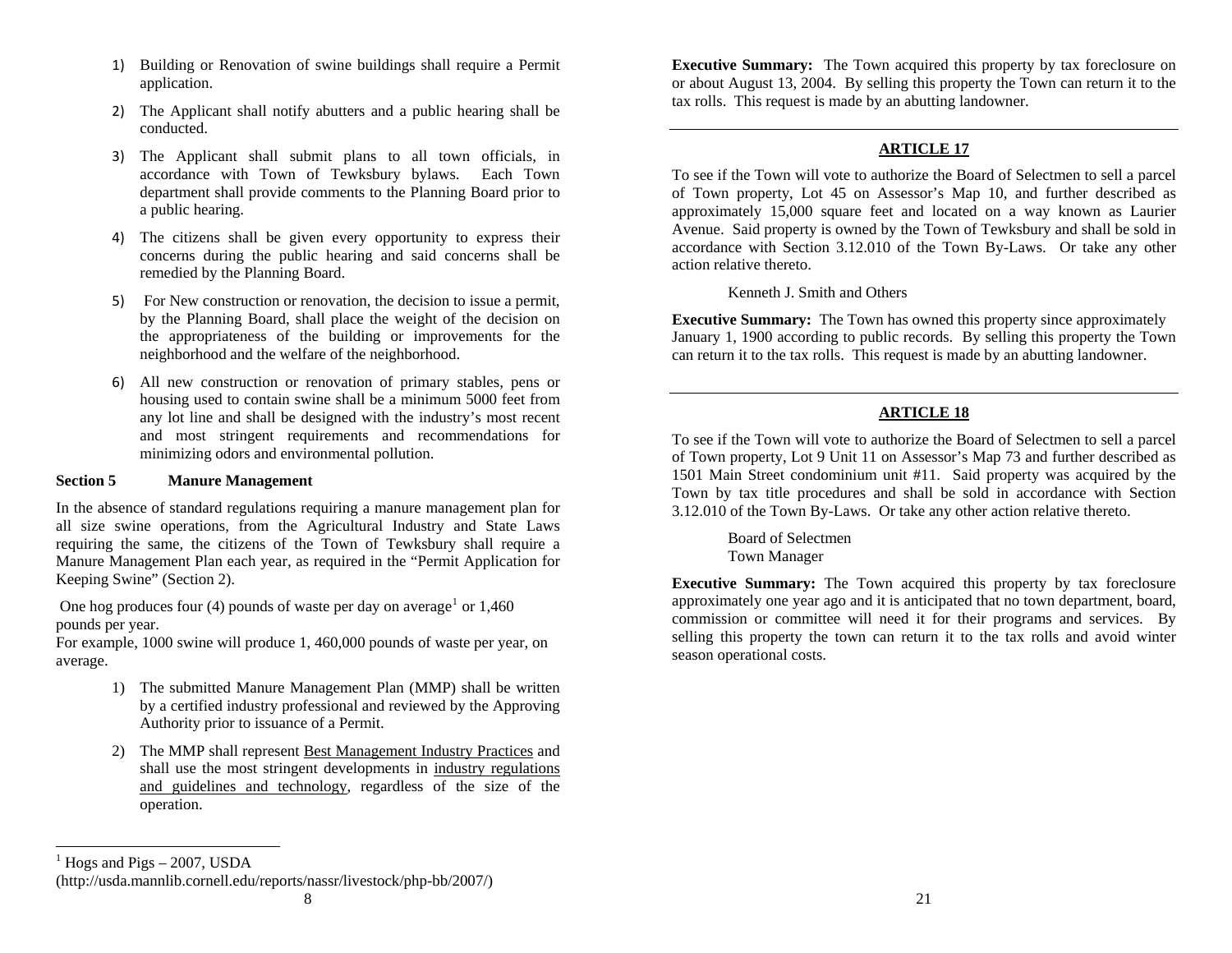The new section will read:

**8310. Location.** The Groundwater Protection District shall be defined as all lands within the Town of Tewksbury that are delineated as Zone II on the map titled "Town of Tewksbury Zone II Delineation" and dated September, 2001, which map(s), as amended from time-to-time, shall be kept on file with the Town Clerk, the Planning Board, the Building Commissioner, the Board of Health, and the Town Engineer. Additionally, a section in the southeasterly part of Town as defined on the attached map shall be included in the Groundwater Protection District. Said map, revises the most recent Zoning Overlay District Map dated 3/25/05.

> Planning Board's Zoning Bylaw Subcommittee

**Executive Summary:** This amendment adds a section of Town at the Wilmington border to the Groundwater Protection District to protect Wilmington's groundwater supply.

# **ARTICLE 15**

To see if the Town will vote to amend Section 6131 of the Zoning Bylaw to include the office research district. The revised section would read: 8) The Board of Health and the Local Health Department shall track

6131. Adult use establishments shall be restricted to operation within the heavy industry district or the office research district only.

> Planning Board's Zoning Bylaw Subcommittee

**Executive Summary:** The Adult Use Establishment regulations in the Zoning Bylaw were developed after an extensive study to prevent the associated secondary effect of these establishments. In 2006, a portion of the heavy industrial district was rezoned to office research district and the Town lost an eligible location for this type of use. This revision would reestablish one of 4 locations that were identified after the original study.

# **ARTICLE 16**

To see if the Town will vote to authorize the Board of Selectmen to sell a parcel of Town property, Lot 55 on Assessors' Map 10, and further described as approximately 5,450 square feet and located on a way known as Laurier Avenue. Said property was acquired by the Town by tax foreclosure procedures and shall be sold in accordance with Section 3.12.010 of the Town By-Laws. Or take any other action relative thereto.

Kenneth J. Smith and Others

- 3) The MMP shall address clearing, composting, storage (including location in relation to streams ponds, wetlands, flood zones, and ground water protection areas), utilization and removal of manure.
- 4) The MMP shall require management and disposal of manure in a way which minimize odors, breeding flies and the attraction of vermin.
- 5) The MMP shall require manure to be collected and stockpiled at a location(s), carefully chosen to maximize the distance from abutting properties and watercourse and with due consideration of the prevailing winds.
- 6) The storage of manure, wastes and soiled bedding and the maintenance of pens or corrals for swine shall not interfere with any abutter's rights to clean air or to the use and enjoyment of their property.
- 7) The Board of Health or its agent and the local Health Department shall investigate any complaints of offensive odor, pollution or pests (such as rats, mice, insects, flies or mosquitoes) associated with the keeping of swine within the Town of Tewksbury and find a remedy in accordance with Section 10 "Enforcement".
- manure production and disposal, documenting and accounting for all swine waste. These documents shall be available to the public.
- 9) Upon every visit to the property, the health official shall inspect and measure storage areas, measuring the contents of the swine waste storage tank or the height and width of manure piles and their location on the property and document the findings. This information shall be available to the public.

# **Section 6 Nutrient Management Plan**

Swine waste can pollute the environment when misapplied or over-applied to cropland. In the absence of standard regulations requiring a nutrient management plan for all size swine operations, from the agricultural industry and State Laws requiring the same, the citizens of the Town of Tewksbury shall require a nutrient management plan each year, as required in the "Permit Application for Keeping Swine" (Section 2).

- 1) The submitted Nutrient Management Plan shall be written by a certified industry professional and reviewed by the Approving Authority prior to issuance of a Permit.
- 2) The Nutrient Management Plan shall represent Best Management Industry Practices and shall use the most stringent developments in industry regulations, guidelines and technology, regardless of the size of the operation.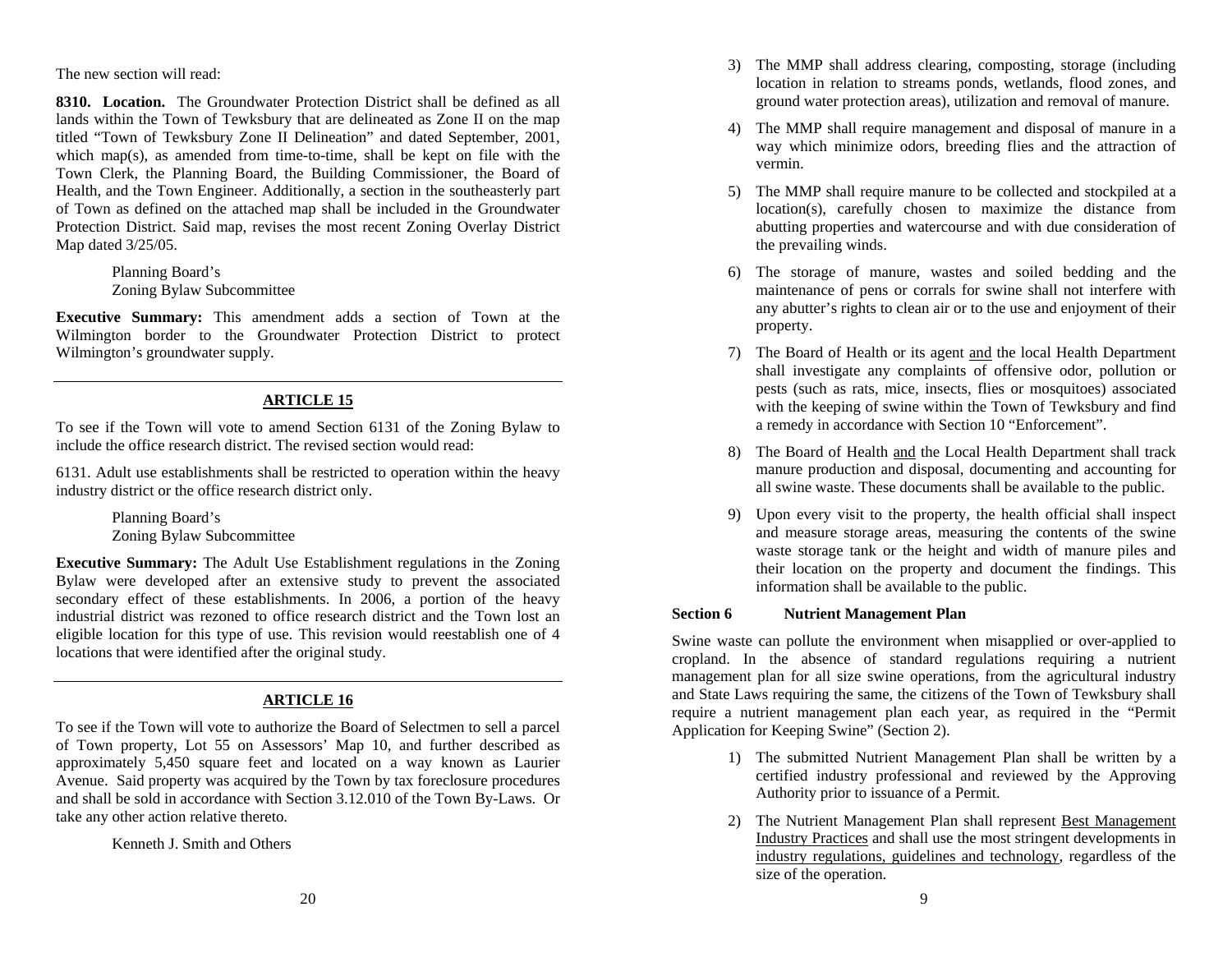3) Upon every visit to the swine operation, regardless of reason for visit, Local Health Department officials shall require follow up on the Nutrient Management Plan, inspecting the property for violations in the plan and documenting said violations. All information shall be documented and action take, in accordance with Section 10 " Enforcement"

# research district." **Section 7 Pest Control Plan**

In the absence of standard regulations requiring a Pest Control Plan for all size The revised Section would read: swine operations, from the Agricultural Industry and State Laws requiring the same, the citizens of the Town of Tewksbury shall require a Pest Control Plan each year, as required in the "Permit Application for Keeping Swine" (Section 2).

- 4) The submitted Pest Control Plan shall be written by a certified industry professional and reviewed by the Approving Authority district. prior to issuance of a Permit. Planning Board's
- Zoning Bylaw Subcommittee 5) The Pest Control Plan shall represent Best Management Industry Practices and shall use the most stringent developments in industry regulations, guidelines and technology, regardless of the size of the operation.
- 6) Upon every visit to the swine operation, regardless of reason for visit, Local Health Department officials shall require updates of decade ago. pest problems experienced on the property and control measures taken, including type of pest problem, action take and results. All information shall be documented and action take, in accordance with Section 10 " Enforcement"

In the absence of standard regulations requiring an Environmental Assessment for all size swine operations, from the agricultural industry and State Laws requiring the same, the citizens of the Town of Tewksbury shall require an Environmental Assessment each year, as required in the "Permit Application for Keeping Swine" (Section 2).

- 1) The submitted Environmental Assessment shall be written by a certified industry professional and reviewed by the Approving Authority prior to issuance of a Permit.
- 2) The Environmental Assessment shall represent Best Management Industry Practices and shall use the most stringent developments in industry regulations, guidelines and technology, regardless of the size of the operation.
- 3) No swine facility shall willfully or through negligence, cause, suffer, allow or permit the drainage of any liquid effluent containing urine and/or fecal matter from the property to flow over

#### **ARTICLE 13**

To see if the Town will vote to amend Section 6137 of the Zoning Bylaw by adding the following at the end of the section: "unless the use is physically separated from the residential districts by an interstate right of way, with no direct access from the right of way to the residential, heavy industrial and office

**6137.** No permit shall be granted for an adult use establishment in an area otherwise properly zoned if the specific location is within a 1320 foot radius of an R40, R80, MFD or MFD/55 District unless the use is physically separated from the residential districts by an interstate right of way, with no direct access from the right of way to the residential, heavy industrial and office research

**Executive Summary:** After a recent review of the Adult Use Establishment regulations, the Zoning Bylaw Subcommittee noted that an intended location was prevented by the 1320 foot requirement. This revision would allow for the original intent of the regulations which were approved by Town Meeting over a

# **ARTICLE 14**

To see if the Town will vote to amend Section 8310 of the Zoning Bylaw and Zoning Overlay District Map dated 3/25/05 to include an amendment to the **Section 8** Environmental Assessment **location**  $\alpha$  and  $\beta$  and  $\beta$  and  $\beta$  and  $\beta$  and  $\beta$  and  $\beta$  and  $\beta$  and  $\beta$  and  $\beta$  and  $\beta$  and  $\beta$  and  $\beta$  and  $\beta$  and  $\beta$  and  $\beta$  and  $\beta$  and  $\beta$  and  $\beta$  and  $\beta$ 

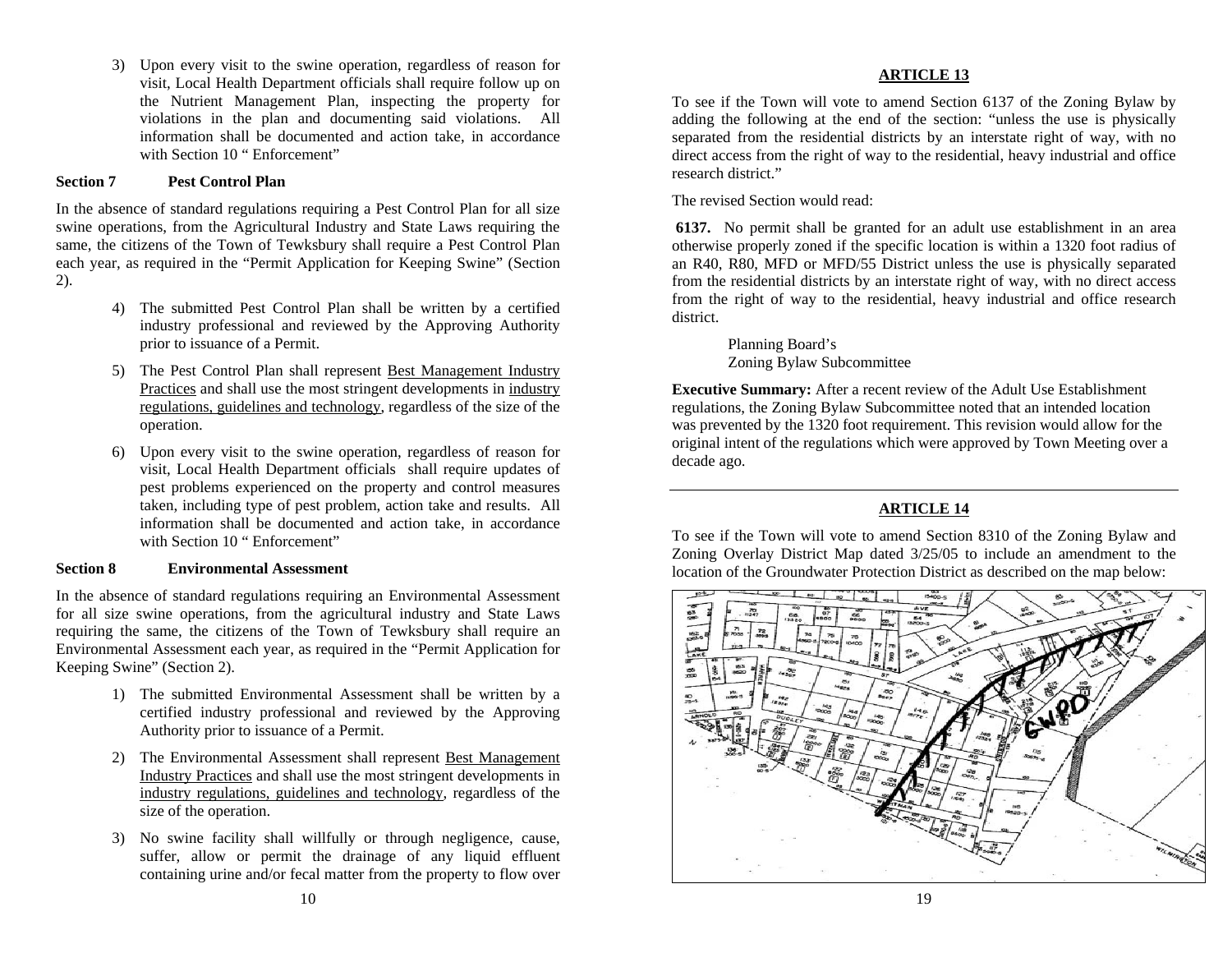To see if the Town will vote to amend the Town's By-Laws by deleting 2.04.030 Posting requirements for Town Meeting warrants and replace it with new language as follows:

The warrant shall be posted by a Constable of the Town of Tewksbury and shall be posted in a public place in each precinct and in the Town Hall. In addition, the warrant shall be placed on the Town's website at least twenty (20) days before any Annual Town Meeting or Special Town Meeting.

Or take any other action relative thereto.

**Executive Summary:** Due to budgeting reductions, the Town has no funds to print and distribute Annual and Special Town Meeting Warrants so that the use of the Town's website will serve to distribute this information.

#### **ARTICLE 12**

To see if the Town shall amend its Town By-laws Chapter 12.04 by adding the following section:<br>The measurement of odor generation rate and odor intensity is a developing

#### 12.04.90 Excavation and Trench Safety

Pursuant to the provision of Massachusetts General Laws Chapter 82A, Section 2, the Superintendent of Public Works is designated the official to issue permits for the excavation of trenches on privately owned land, public property or a public way, and further provided, shall enforce Massachusetts General Laws Chapter 82A and establish reasonable fees to cover the administrative costs of the permitting process, or take any action relative thereto.

**Executive Summary**: With the recent adoption of M.G.L. c.82A, Section 2 each Massachusetts municipality must designate a Town official to issue permits for the excavation of trenches on public and private property. This amendment to the Town's By-laws accomplishes this. 1) All agricultural operations keeping swine shall use Best Management

the surface of the ground where it can flow to abutting property, **ARTICLE 11** and the surface of the ground where it can flow to abutting public way, watercourse, body of water, or wetland area.

- 4) All insecticides used to control pests or insects shall be approved by the Department of Public Health and the Department of Environmental Protection and should be applied in accordance 2.04.030 Posting Requirements with the instruction for the use of that insecticide.
	- 5) Upon every visit to the swine operation, regardless of reason for visit, Local Health Department officials shall require updates of pest problems experienced on the property and control measures taken, including type of pest problem, action take and results. All information shall be documented and action take, in accordance with Section 10 "Enforcement"

# Town Manager **Section 9 Air Quality Protection for Residents from Swine Operations**

Residents shall have the right to breathe air, free from odorous and harmful gasses and free from microscopic particulates of swine waste.

Residents shall have the right to use and enjoy their property and protect the [http://www.tewksbury.info/town\\_manager/bos/index.html](http://www.tewksbury.info/town_manager/bos/index.html) value and/or marketability of their property.

> Acceptable odor standards are designed to protect air quality for neighboring residents. Local Health Department and Board of Health officials are sworn to protect and promote public health and welfare, including stress, the result of excessive odors on abutters of swine operations.

> science. However, it is widely recognized that factors like the way a farm is designed and the use of best management practices can minimize odor emissions.

> The same standards of air quality for all other industry and businesses in the United States including the State of Massachusetts, should apply to agricultural operations keeping swine. The Agricultural Industry has not provided odor and air quality standards for abutters of agricultural operations keeping swine.

Town Manager In the absence of State Laws setting acceptable odor levels and due process for residents negatively affected by swine odor, the citizens of the Town of Tewksbury shall determine standards for swine odor relief and prevention within our community.

> Industry Practices and shall use the most stringent developments in industry regulations, guidelines and technology, regardless of the size of the operation. Swine operations shall use the recommendations, and the latest research and technology, of the Environmental Protection Agency, Department of Agriculture, National Resources Conservation Service and other industry agencies and organizations, to minimize odors.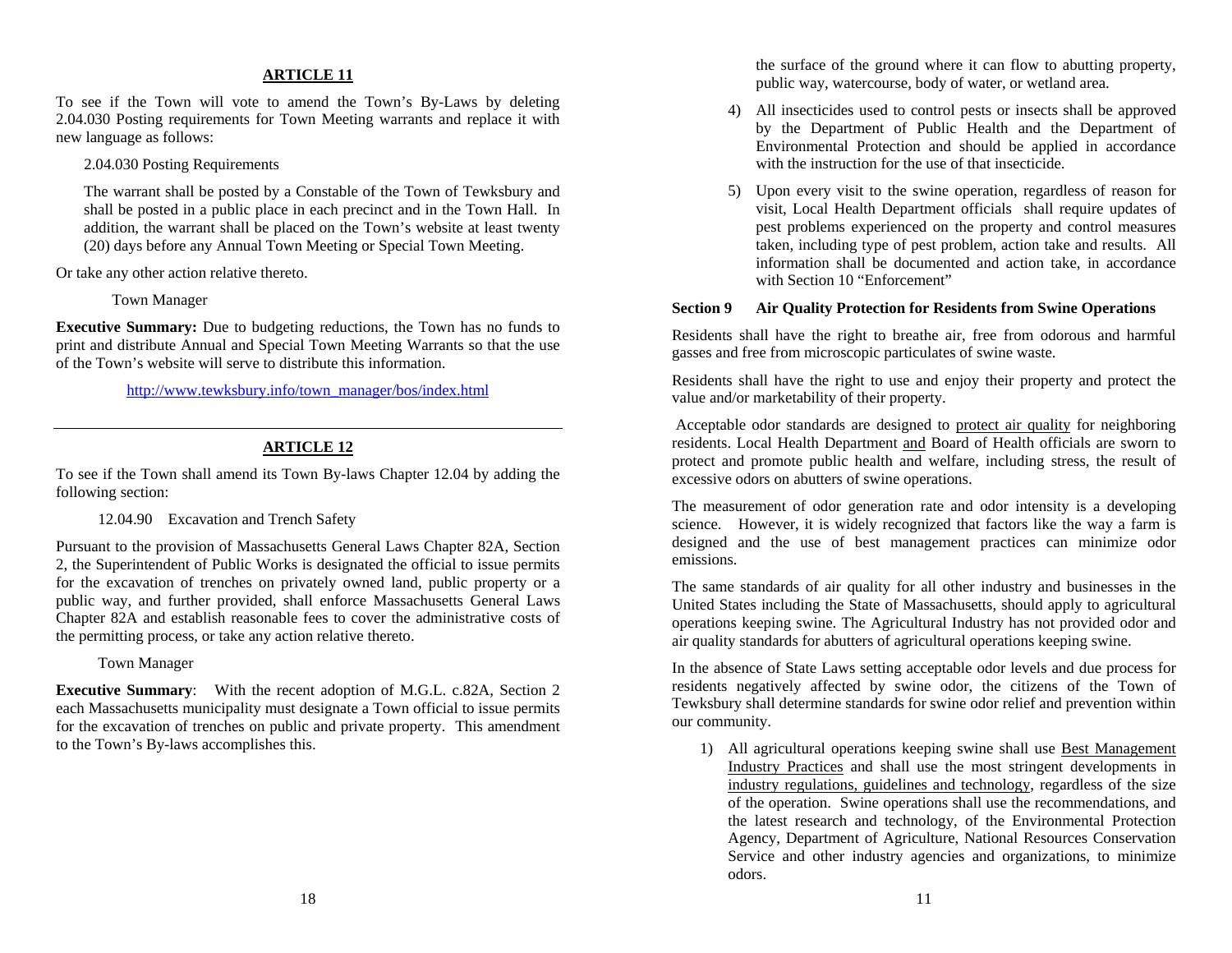- 2) Decomposition of piggery wastes generates by-products or compounds **ARTICLE 8**  which produce strong odors. Odor generation from swine waste shall be minimised by the barn design, effluent collection and storage location, carcass disposal, and manure spreading. Swine waste shall be managed in a way as to minimize odor generation and shall use Best Management Industry Practices to minimize odors.
- 3) Odours are influenced by climate and topography, separation distance plays an important role in the dispersion of odors from swine operations, therefore, swine operations shall be established or moved to a sufficient distance from residences, to ensure that dispersion effectively limits odours and frequencies under the expected range of atmospheric conditions. If a sufficient distance to disperse odor cannot be established, more additional and/or more prudent measures shall be taken on behalf of the swine operation, to monitor air quality standards and ensure abutters rights to clean air and use and enjoy their property.
- 4) The Director of Health or its agent and the Board of Health shall examine all the factors influencing swine operation odors and take action to relieve neighbouring residents. Each complaint shall be documented and shall include: Frequency, Intensity, Duration and Town Manager<br>Offensiveness.
- 5) Sludge from swine waste is comprised of either completely or partially digested organic matter which when disturbed can be highly odorous. When disturbed or irrigated, effluent generates odours through the release of offensive gases and by spray drift of fine aerosols through the atmosphere. The application of swine effluent shall be managed so that effluent infiltrates, or is incorporated into the soil immediately following application. **ARTICLE 10**
- 6) There shall not be application of swine waste during prolonged wet periods or when runoff would occur. Timing of effluent application shall be considered, during the week days when most residents are at work. It shall not occur on weekends or holidays, or when prevailing weather conditions would cause odors.
- 7) Carcass disposal shall be well designed and managed to prevent odor. Burial sites shall be designed to prevent entry of upslope runoff water. The whole carcass shall be covered with a layer of soil immediately after placement in the pit. If composting is used, the carcass should be covered with at least 300 mm of sawdust or other composting substrate. Records shall be kept of deaths and location of burial.

#### **Section 10 Enforcement**

In the absence of standard regulations for swine regulation enforcement from the Agricultural Industry, for all swine operations, and State Laws and local regulations which provide inadequate due process and accountability for citizens

To see if the Town will vote to transfer \$155,828 from General Fund Free Cash to the Other Post Employment Benefits Stabilization Fund or take any action related thereto.

Town Manager

**Executive Summary**: This Stabilization Fund is being used to accumulate funds to be applied towards the Town's obligation for health care to retirees. Beginning in FY 2009 the Town will be required to calculate and report the actuarial liability relating to benefits for retirees. Having funds set aside for this purpose helps to reduce the liability. The \$155,828 represents funds received by the Town in FY2008 as a Federal subsidiary relating to Medicare Part D.

# **ARTICLE 9**

To see if the Town will vote to enter into a contract for the purpose of disposing of solid waste for up to five (5) years with an option to extend for an additional five (5) years. Or take any other action relative thereto.

**Executive Summary:** The Town's current solid waste disposal contract expires in June, 2010. Tewksbury, along with several other municipalities is participating in a bid for these services beyond June, 2010. Since the minimum term of this bid is five years with a possible extension to ten years, this article is necessary under Massachusetts General Laws.

To see if the Town will vote to accept conveyance of the sewer line and pump station from Tewksbury Townhouse Condominiums Association, Inc. located within 2175 Main Street and property as shown on Assessor Map 96 Lot 50, and to further accept conveyance of the utility easements in which said sewer line and pump station may be located. Said utility easements being shown on a plan entitled Easement Plan of Land in Tewksbury, Massachusetts, prepared by H-Star Engineering, Inc. dated April 22, 2006 or take any other action relative thereto.

# Town Manager

**Executive Summary:** Several years ago Tewksbury Townhouse Condominiums constructed a sewer system and pump station to serve their property as well as other properties in the area. As permitted by the Agreement, the Town tied part of the Phase 6 sewer system into the sewer system. As outlined in the Agreement the Town would eventually take over the sewer system which would be accomplished with this article.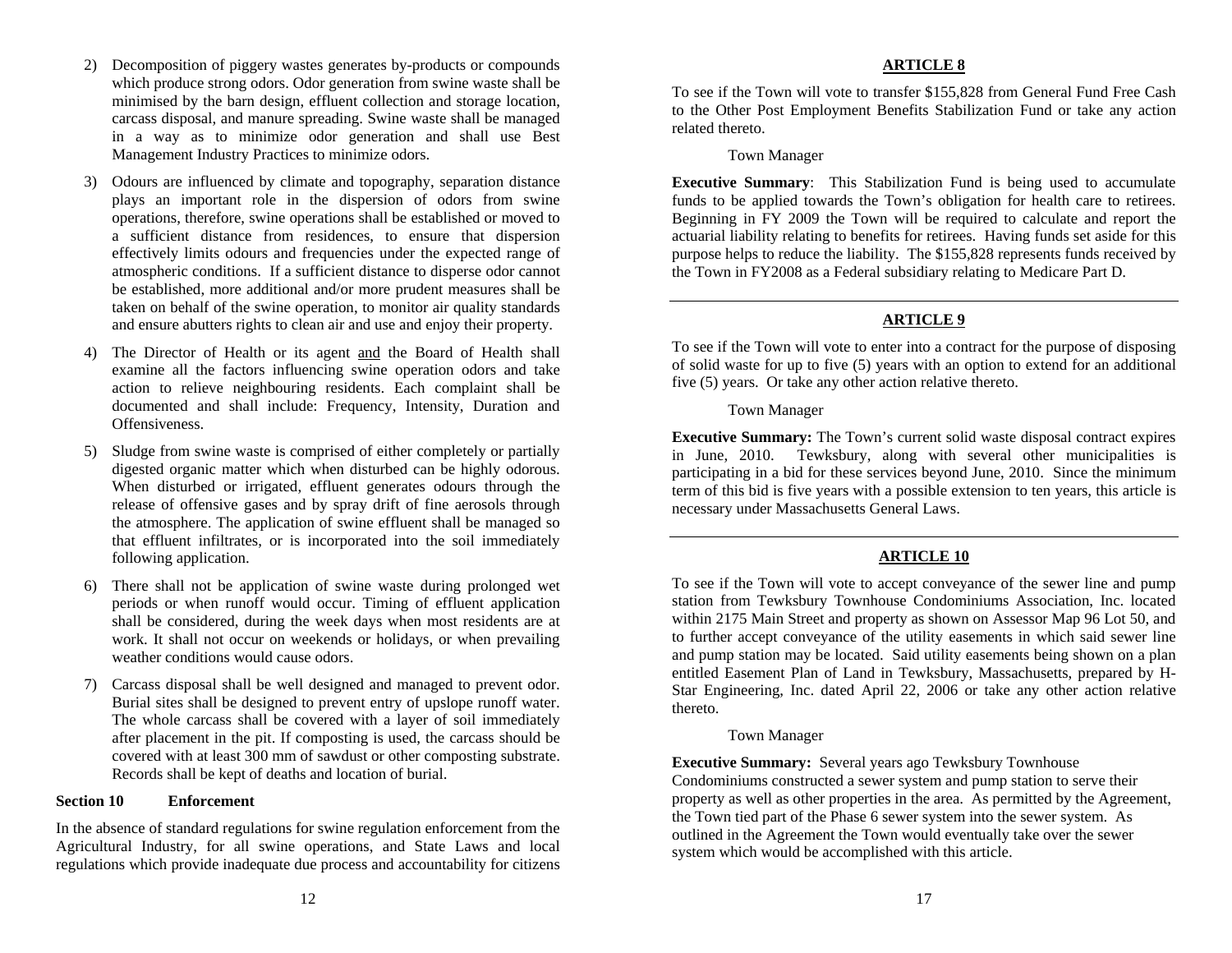\$50,000. FY08 certified Water Enterprise Fund free cash will be used to fund this appropriation.

#### **ARTICLE 6**

To see if the Town will vote to amend the action taken under Article 10 of the October 2, 2007 Special Town Meeting to change the purpose for which a portion of the funds authorized under the article (\$15,000) can be used, which was previously amended to allow for making improvements to the Town's water system as voted under Article 3 of the May, 2005 Special Town Meeting, back to its original purpose as voted under Article 13 of the May, 2004 Special Town Meeting which was for the installation of an automatic control valve on Trull Rd or in the vicinity of Trull Rd and Andover St and to change the location from Trull Rd or in the vicinity of Trull Rd to Old Main St or take any related action.

**Executive Summary:** This article requests that \$15,000, which was originally The animals are not receiving proper care. voted under Article 13 of the May, 2004 Special Town Meeting to be used for the installation of an automatic control valve on Trull Rd or in the vicinity of Trull Rd, then transferred under Article 10 of the October, 2007 Special Town Meeting to Article 3 of the May, 2005 Special Town Meeting which was to be used to make improvements to the Town's water system, be transferred back and restored to the original purpose of installation of a control valve under Article 13 of the May, 2004 Special Town Meeting. In addition the location for the installation of the control valve will be changed from Trull Rd or in the vicinity of Trull Rd to Old Main St.

#### **ARTICLE 7**

To see if the Town will vote to accept the provisions of Chapter 44 Section 53E ½ of the Massachusetts General Laws, establishing a self sufficient revolving fund, effective November 1, 2008, to account for the revenues and expenditures relating to activities sponsored by the Town of Tewksbury Health Department/Board of Health. The fund shall be credited with all amounts received relating to the sale of "Emergency 72 Hour Go Kits" to Tewksbury residents. Expenditures of the fund shall be authorized by the Health Department Director and the Town Manager or Town Manager's designee. The total amount which may be expended from the fund in any given fiscal year shall be limited to \$10,000, or take any related action relative thereto.

**Executive Summary:** This article authorizes the Town of Tewksbury Health Department/Board of Health to establish a self sufficient fund to account for the revenues and expenditures of selling "Emergency 72 Hour Go Kits" to Tewksbury residents.

neighboring swine operations, we the citizens of Tewksbury exercise our right to define enforcement standards for our local Health Department and Board of Health.

Local Department of Health officials or its agent and the Board of Health shall be the enforcement agent for the following requirements;

- 1) Regular inspections shall be performed, as needed, without prior notification, in accordance with Sections 4 through 9 in this document.
- 2) Non-compliance of any regulations for keeping swine shall be documented and permits may be revoked or suspended if it is determined that any of the following has occurred:
- ‐ Continued keeping of swine constitutes a public safety of health risk. Town Manager
	- $\overline{a}$
	- ‐ The facts contained in the application or as represented by the application to the BOH are inaccurate.
	- ‐ The permit holder is keeping swine in greater numbers than indicated on the current permit.
	- ‐ Abutter's rights to use and enjoy their property have been violated.
	- The health and wellbeing of the citizens are negatively impacted
	- ‐ The Best Management Practices and most stringent industry standards and recommendations have not been used and/or implemented by the operation.
	- $\blacksquare$  Violations occur to "Tewksbury's Agricultural Regulations for Keeping Swine"
- 3) The holder of any permit revoked or suspended, shall be notified of such action by certified mail. The person aggrieved may petition the BOH for a public hearing at the next available BOH meeting. The applicant may be permitted to keep said swine on the premise until the BOH hearing so long as it does not pose an immediate threat to the public health and safety, in which case the swine must be removed within twenty-four (24) hours of the receipt of the notice.Town Manager and the set of the set of the set of the set of the set of the set of the set of the set of the set of the set of the set of the set of the set of the set of the set of the set of the set of the set of the set
	- 4) Complaints shall be logged and investigated immediately.
	- 5) Citizens shall be given every opportunity to express their concerns during a public hearing and said concerns shall be remedied by